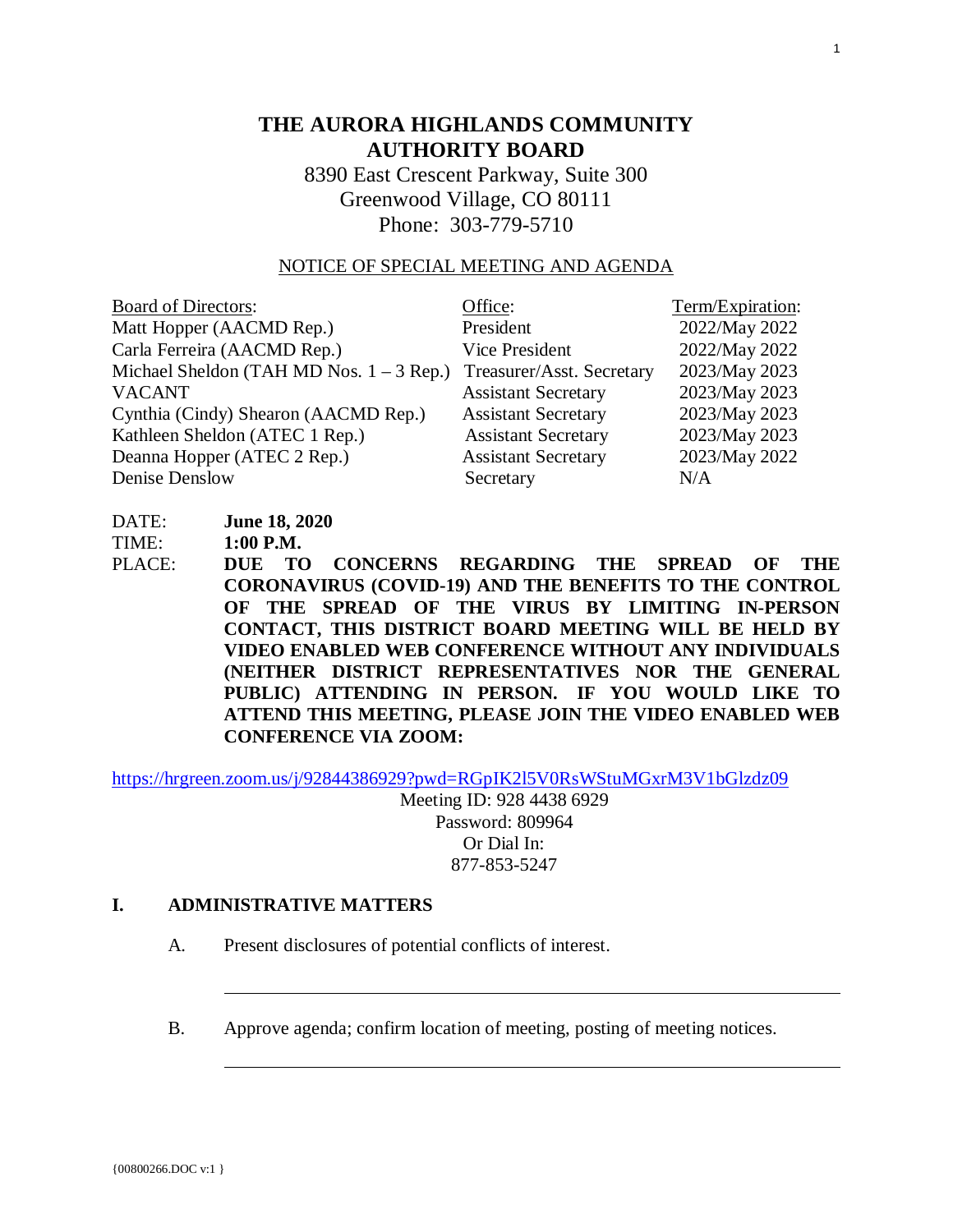### **II. CONSENT AGENDA**

Consent Agenda – These items are considered to be routine and will be ratified by one motion. There will be no separate discussion of these items unless a board member so requests; in which event, the item will be removed from the Consent Agenda and considered in the Regular Agenda.

• Review and consider approval of Minutes from the May 21, 2020 Special Meeting (enclosure).

#### **III. LEGAL MATTERS**

L

 $\overline{a}$ 

 $\overline{a}$ 

 $\overline{a}$ 

 $\overline{a}$ 

 $\overline{a}$ 

- A. Discuss and consider adoption of a Joint Resolution of the Board of Directors of the CAB and the Aerotropolis Area Coordinating Metropolitan District ("AACMD") Establishing Project Procurement/Cost Verification and Cost Accounting Procedures (to be distributed).
- B. Discuss and consider adoption of Resolution Establishing Rules and Regulations (Covenant Enforcement/Design Review) (to be distributed).
- C. Discuss and consider adoption of Resolution to Approve the Homeowner Design Guidelines and Handbook (to be distributed).
- D. Discuss and consider adoption of Resolution Adopting Covenants, Conditions and Restrictions (to be distributed).
- E. Discuss and consider adoption of Resolution Regarding Rules and Regulations Regarding Dedication and Acceptance of Public Improvements (to be distributed).
- F. Acknowledge Inclusion Agreement (Aurora Tech Center Holdings, LLC) by and among AACMD, Aurora Tech Center Holdings, LLC and Aurora Tech Center Development, LLC.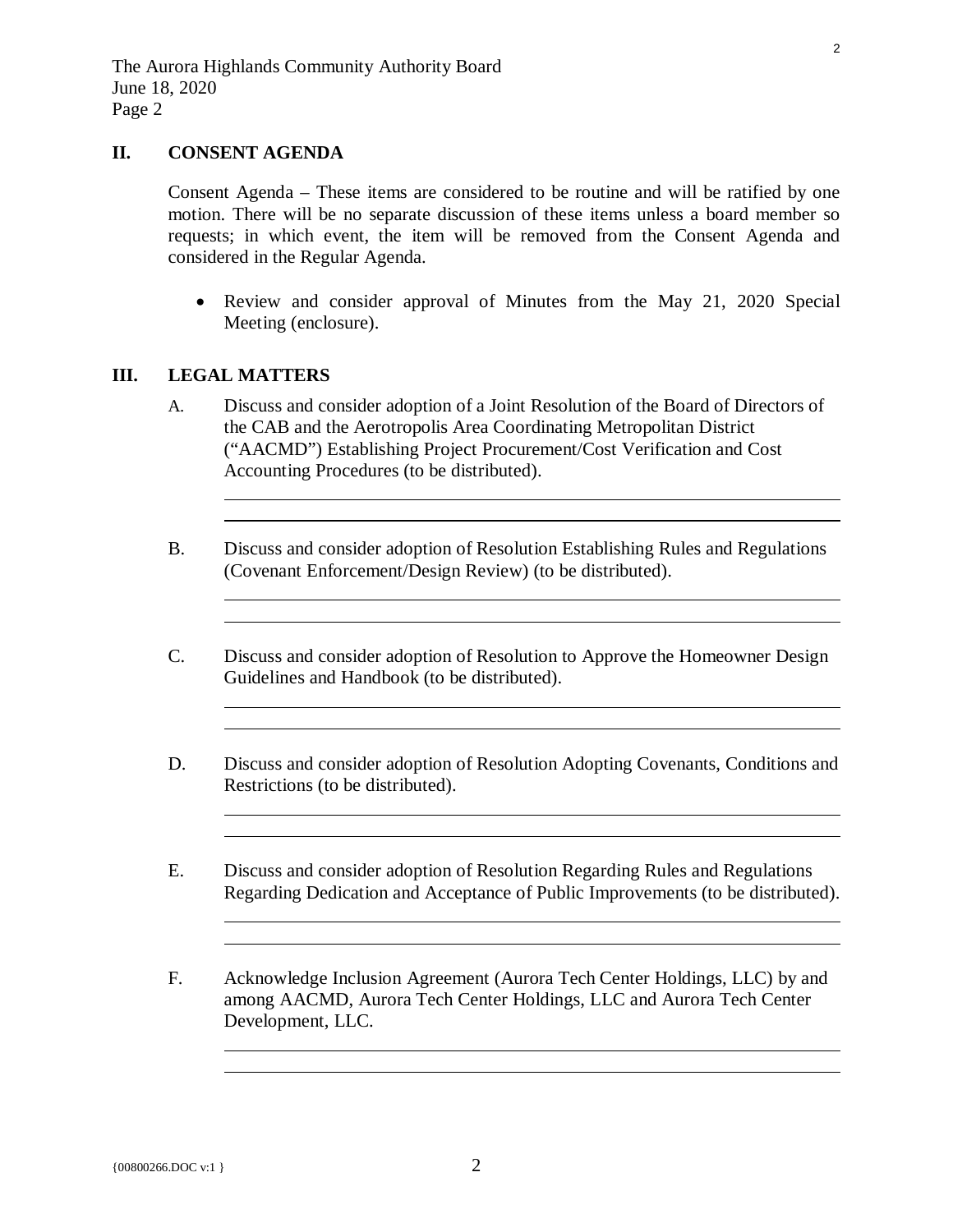- G. Acknowledge Inclusion Agreement (GVR King Commercial, LLC) by and among AACMD, GVR King Commercial, LLC and Aurora Tech Center Development, LLC.
- H. Acknowledge Inclusion Agreement by and among AACMD, Aurora Highlands, LLC, GVR King LLC, GVRE 470 LLC, Green Valley East, LLC, SJSA Investments, LLC, Aurora Highlands Holdings, LLC and Aurora Highlands Development, LLC.
- I. Acknowledge rescission of Inclusion Agreements by and between AACMD and each of the following entities: Aurora Tech Center Development, LLC; Aurora Tech Center Holdings, LLC; Aurora Highlands Holdings, LLC; Aurora Highlands, LLC; GVR King Commercial, LLC; SJSA Investments, LLC; GVR King LLC; Green Valley East, LLC; and GVRE 470 LLC.

#### **IV. FINANCIAL MATTERS**

 $\overline{a}$ 

 $\overline{a}$ 

 $\overline{a}$ 

 $\overline{a}$ 

 $\overline{a}$ 

- A. Discuss status of initial closing of 2020 Bond issuance.
	- 1. Review and consider approval of Series 2020B Bondholder's Agreement by and between the CAB and Aurora Highlands, LLC.
- B. Discuss and consider approval of acceptance of the CAB / AACMD Engineer's Report and Verification of Costs Associated with Public Improvements (Costs Reviewed Include: February 2016 – May 2020, Draw Nos. 1-24), prepared by Schedio Group LLC (to be distributed).

### **V. CONSTRUCTION MATTERS**

None.

 $\overline{a}$ 

#### **VI. OTHER BUSINESS**

None.

 $\overline{a}$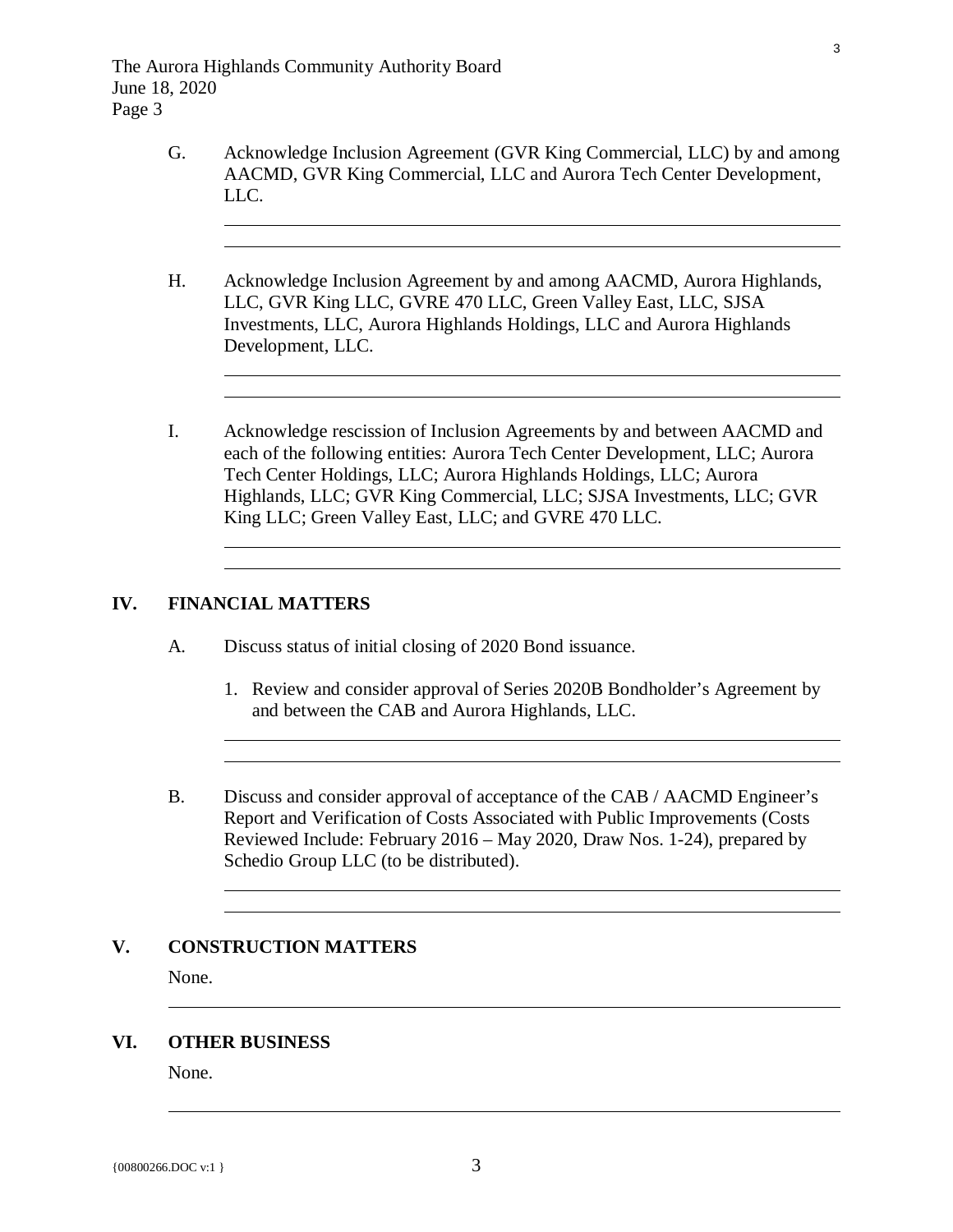## **VII. ADJOURNMENT**

# *THE NEXT REGULAR MEETING IS SCHEDULED FOR JULY 16, 2020.*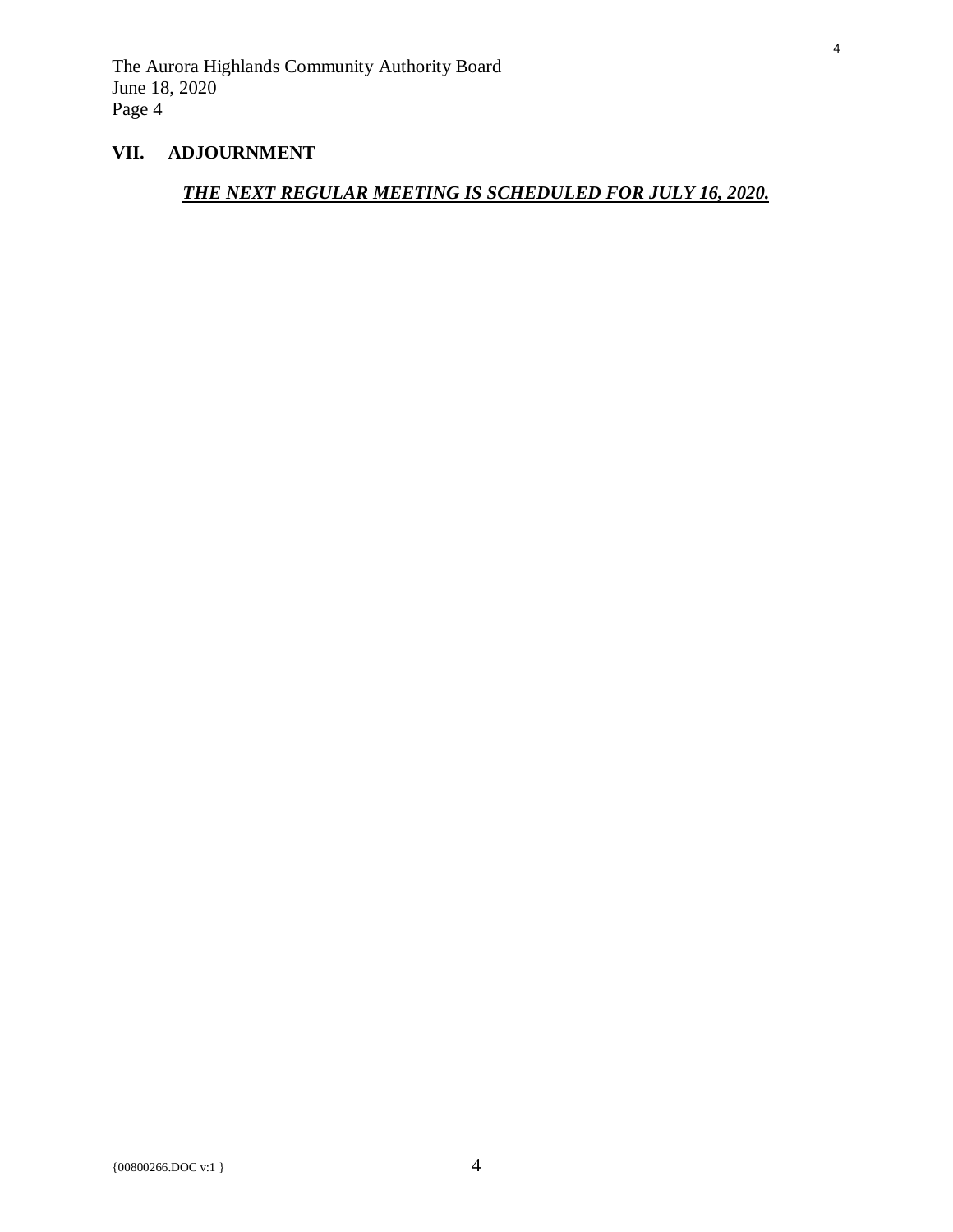## <span id="page-4-0"></span>**MINUTES OF A SPECIAL MEETING OF THE BOARD OF DIRECTORS OF THE AURORA HIGHLANDS COMMUNITY AUTHORITY BOARD ("CAB") HELD May 21, 2020**

A special meeting of the Board of Directors of The Aurora Highlands Community Authority Board, County of Adams(referred to hereafter as the "Board") was convened on Thursday, May 21, 2020, at 1:00 p.m. Due to concerns related to COVID-19, all participants attended by GoToMeeting at **https://global.gotomeeting.com/join/250765349 United States (Toll Free): 1 877 568 4106 - One-touch: tel: +18775684106, 250765349# United States: +1 (224) 501-3216 - One-touch: tel: +12245013216, 250765349# Access Code: 250-765-349** 

The meeting was open to the public via both means.

#### **Directors In Attendance Were**:

Matt Hopper Carla Ferreira Michael Sheldon Cynthia ("Cindy") Shearon

\_\_\_\_\_\_\_\_\_\_

\_\_\_\_\_\_\_\_\_\_

\_\_\_\_\_\_\_\_\_\_

#### **Also In Attendance Was**:

MaryAnn McGeady, Esq., Elisabeth Cortese, Esq., Jon Hoistad, Esq., Drew Rippey, Esq. and Courtney Diguardi, Esq.; McGeady Becher P.C. Todd Johnson; Terra Forma Solutions, Inc. Debra Sedgeley, Denise Denslow and Anna Jones; CliftonLarsonAllen LLP ("CLA") Matt Ruhland, Esq. and Sarah Luetjen; Collins Cockrel & Cole P.C. Carlo Ferreira; Aurora Highlands, LLC

**ADMINISTRATIVE Disclosure of Potential Conflicts of Interest**: Attorney McGeady discussed the **MATTERS** requirements of Colorado law to disclose any potential conflicts of interest or potential breaches of fiduciary duty of the Board of Directors to the Secretary of State. The members of the Board were requested to disclose any potential conflicts of interest with regard to any matters scheduled for discussion at this meeting, and incorporated for the record those applicable disclosures made by the Board members prior to this meeting in accordance with statute. It was noted that the disclosures of potential conflicts of interest were filed with the Secretary of State for all Directors as required by statute. No new conflicts were disclosed.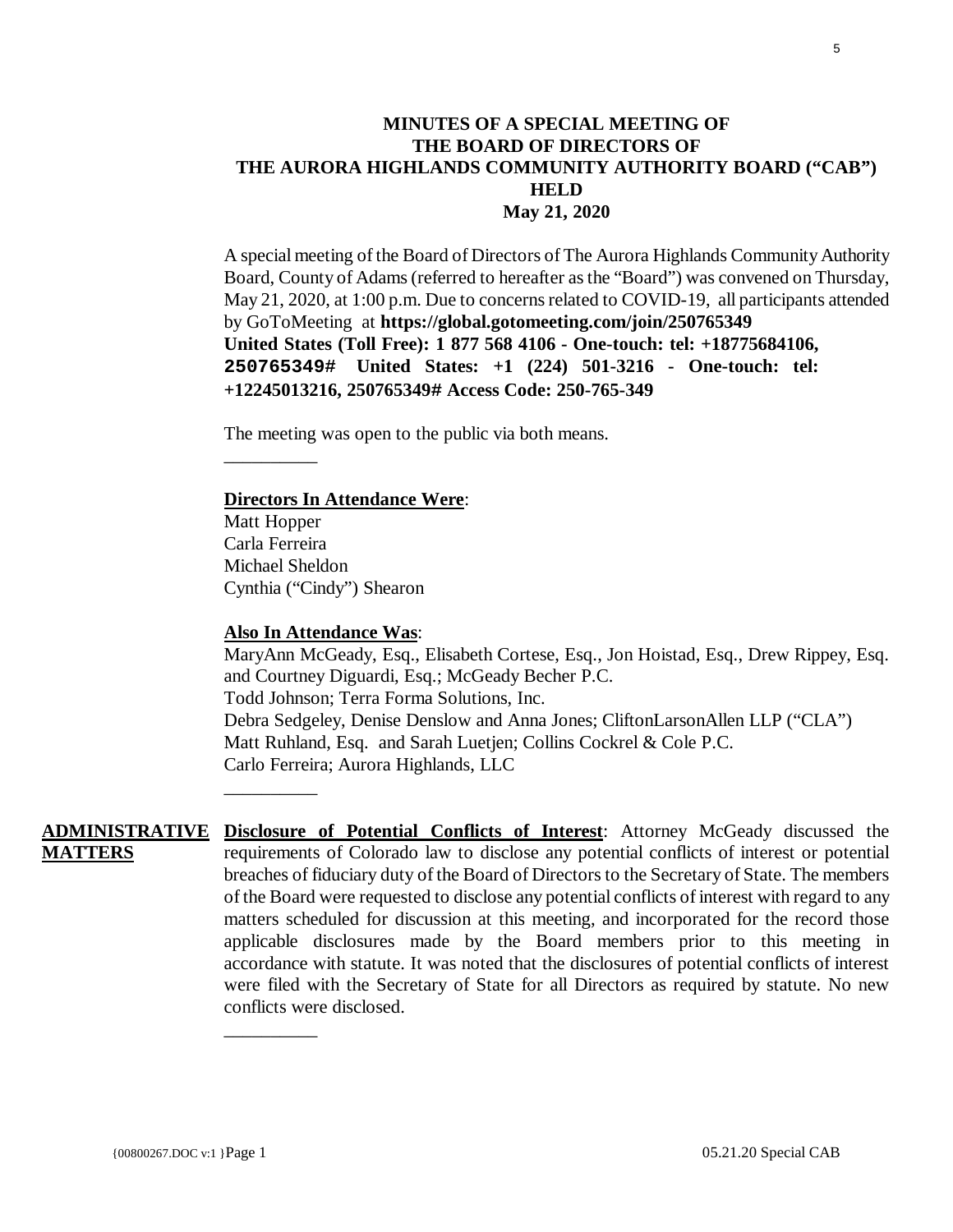**Agenda**: The Board considered the proposed Agenda for the CAB's special meeting.

Following discussion, upon motion duly made by Director Ferreira, seconded by Director Sheldon and, upon vote unanimously carried, the Agenda was approved, as amended.

**Approval of Meeting Location**: The Board entered into a discussion regarding the requirements of Section 32-1-903(1), C.R.S., concerning the location of the CAB's Board meeting. Following discussion, it was noted that due to concerns related to COVID-19 it was determined to conduct the meeting via videoconference. It was reported that notices were duly posted and that no objections or any requests that the meeting venue be changed by taxpaying electors within its boundaries have been received.

**Results of the May 5, 2020 Regular Election:** Attorney McGeady advised the Board that the CAB Board members are appointed by the underlying CAB districts and that the CAB does not hold elections.

**Appointment of Officers:** Upon a motion duly made by Director Sheldon, seconded by Director Ferreira, and upon vote unanimously carried, the Board re-appointed the current slate of officers.

**Discuss Vacancies on the Board of Directors:** This item was deferred.

**Status of Website Creation and Consider Alternate Platform (Wix) for Website Hosting:** Following discussion, upon a motion duly made by Director Sheldon, seconded by Director Ferreira, and upon vote unanimously carried, the Board authorized CLA to establish a website utilizing Wix.

**CONSENT AGENDA** The Board considered the following actions:

\_\_\_\_\_\_\_\_\_\_

\_\_\_\_\_\_\_\_\_\_

• Review and consider approval of Minutes from the April 10, 2020 and April 16, 2020 Special Meetings.

Following discussion, upon motion duly made by Director Sheldon, seconded by Director Ferreira and, upon vote, unanimously carried, the Board approved, the above actions, as presented.

**LEGAL MATTERS Rescission of Intergovernmental Agreement regarding Coordination of Facilities Funding for ATEC Metropolitan District No. 1 Projects by and among ATEC Metropolitan District No. 1, the CAB and Aurora Highlands, LLC ("IGA with Aurora Highlands, LLC"):** Following discussion, upon a motion duly made by Director M. Sheldon, seconded by Director Ferreira, and upon vote unanimously carried by roll call, the Board approved the rescission of the IGA with Aurora Highlands, LLC.